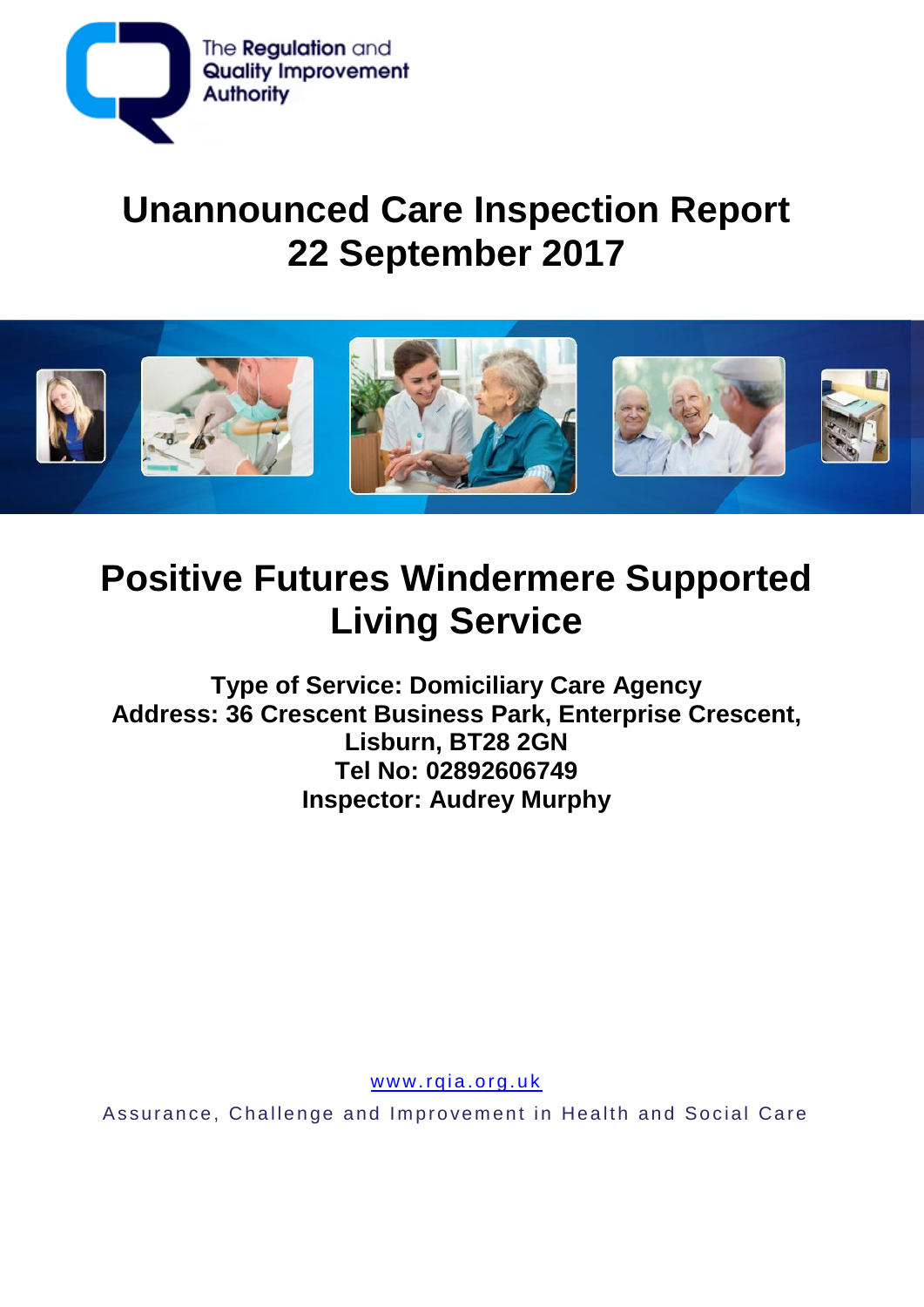It should be noted that this inspection report should not be regarded as a comprehensive review of all strengths and areas for improvement that exist in the service. The findings reported on are those which came to the attention of RQIA during the course of this inspection. The findings contained within this report do not exempt the service from their responsibility for maintaining compliance with legislation, standards and best practice.

#### **1.0 What we look for**



#### **2.0 Profile of service**

Positive Futures Windermere Supported Living Service is a domiciliary care agency (supported living type) which provides personal care and housing support to individuals who reside in the Lisburn area. At the time of the inspection there were nine individuals in receipt of a service.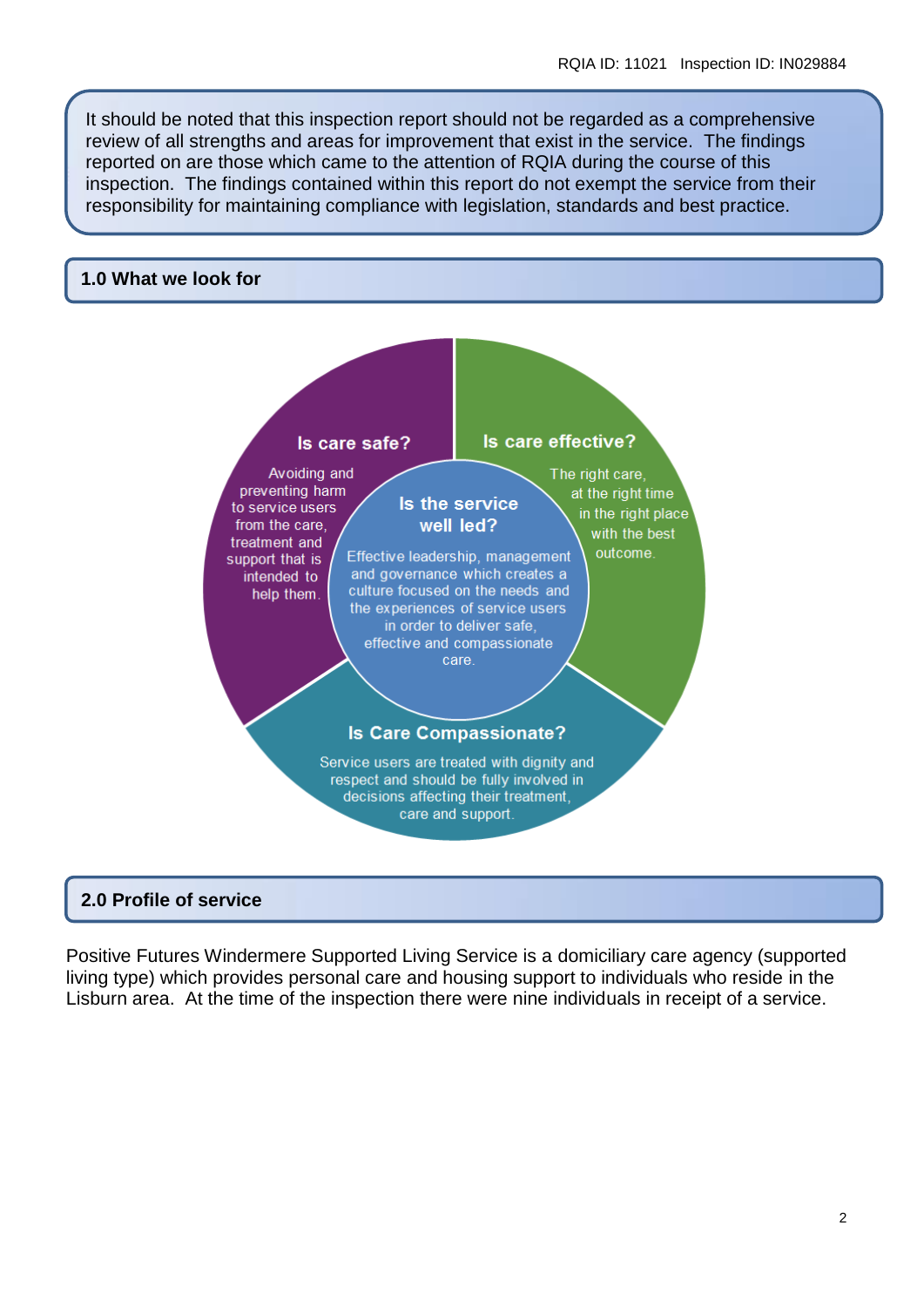# **3.0 Service details**

| <b>Organisation/Registered Provider:</b><br><b>Positive Futures</b><br><b>Responsible Individual:</b><br>Ms Agnes Philomena Lunny | <b>Registered Manager:</b><br>Mrs Laura Fleming (registration pending)                            |
|-----------------------------------------------------------------------------------------------------------------------------------|---------------------------------------------------------------------------------------------------|
| Person in charge at the time of inspection:<br>Mrs Laura Fleming                                                                  | Date manager registered:<br>Mrs Laura Fleming - application received -<br>"registration pending". |

### **4.0 Inspection summary**

An unannounced inspection took place on 22 September 2017 from 10.00 to 15:30.

This inspection was underpinned by the Domiciliary Care Agencies Regulations (Northern Ireland) 2007 and the Domiciliary Care Agencies Minimum Standards, 2011.

The inspection assessed progress with any areas for improvement identified since the last care inspection and to determine if the agency was delivering safe, effective and compassionate care and if the service was well led.

Evidence of good practice was found in relation to:

- staff recruitment
- staff induction and training
- collaborative working with HSC Trust professionals

At the request of the people who use Positive Futures supported living services, Positive Futures has requested that RQIA refer to these individuals as 'the people supported'.

The findings of this report will provide the agency with the necessary information to assist them to fulfil their responsibilities, enhance practice and the experience of the people who use the service.

# **4.1 Inspection outcome**

|                                       | <b>Regulations</b> | <b>Standards</b> |
|---------------------------------------|--------------------|------------------|
| Total number of areas for improvement |                    |                  |

This inspection resulted in no areas for improvement being identified. Findings of the inspection were discussed with Mrs Laura Fleming, manager, as part of the inspection process and can be found in the main body of the report.

Enforcement action did not result from the findings of this inspection.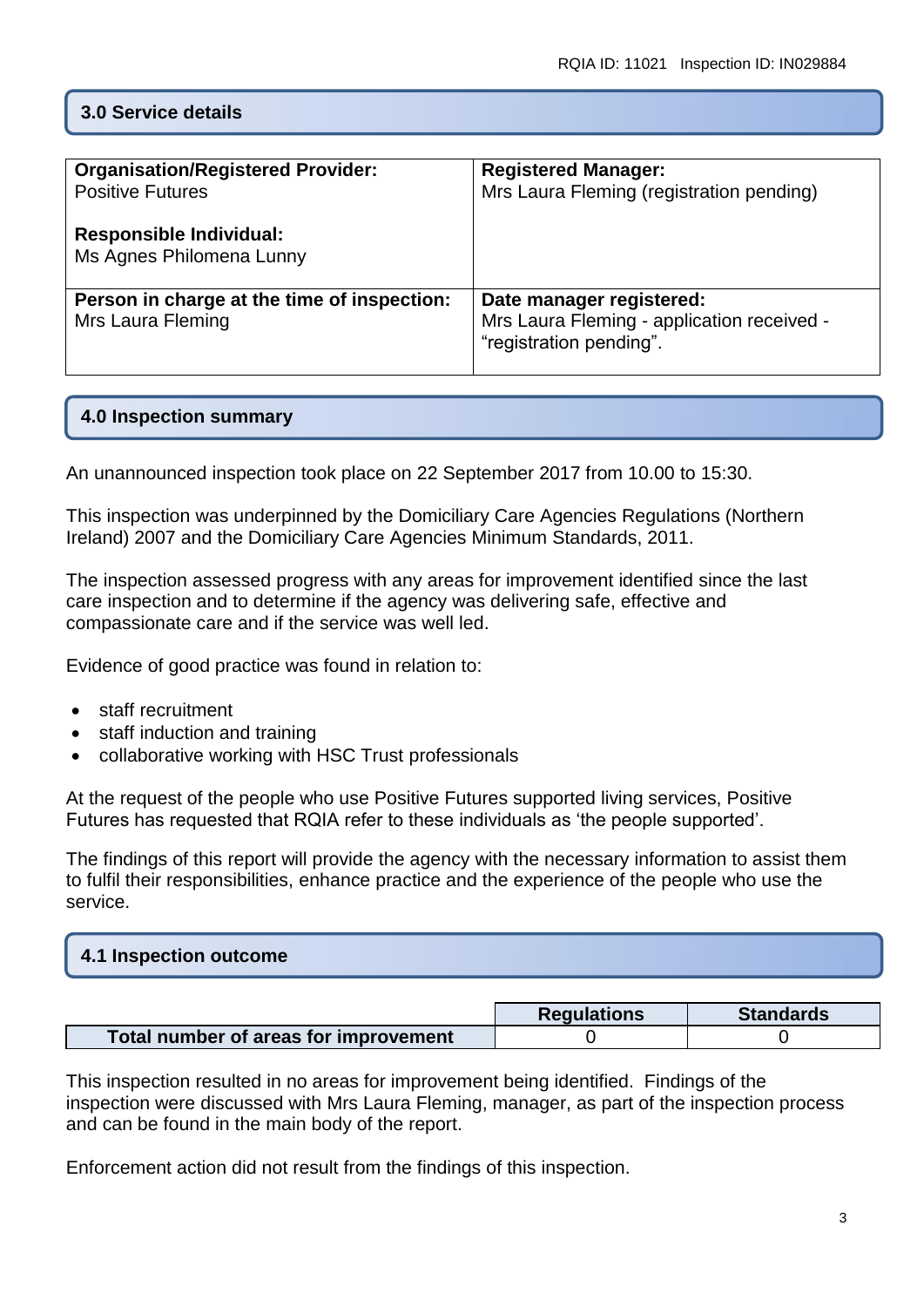#### **4.2 Action/enforcement taken following the most recent inspection dated 15 December 2017**

No further actions were required to be taken following the most recent inspection on 15 December 2017.

## **5.0 How we inspect**

Prior to the inspection a range of information relevant to the service was reviewed. This included the following records:

- previous RQIA inspection report
- records of notifiable events
- any correspondence received by RQIA since the previous inspection

During the inspection the inspector met with the manager, two staff, the operations manager, two visiting professionals and spoke with a relative of a person who uses the service.

The following records were examined during the inspection:

- the Statement of Purpose
- information Handbook Positive Futures Supported Living Services
- one care record (person centred portfolio)
- Person Centred Supervision Policy and Procedure
- staff induction records
- staff training records
- Positive Futures Foundation Programme
- Recruitment and Selection Policy
- Adult Safeguarding Procedure
- Safeguarding Children Policy
- support planners
- Person Centred Review and Planning Policy
- Annual Report (2016/17)
- monthly quality monitoring reports
- Learning and Development Policy
- Complaints Policy
- record keeping, information security, confidentiality and access to information procedure
- Challenging Bad Practice at Work (Whistleblowing) Policy

Following the inspection the inspector undertook an assessment of the agency's recruitment records at the organisation's head office, 2b Park Drive, Bangor. The outcome of this assessment is incorporated into the body of the report.

Questionnaires were provided to the manager for distribution to staff and the people supported during the inspection; eight staff questionnaires were returned to RQIA and six were returned by the people supported.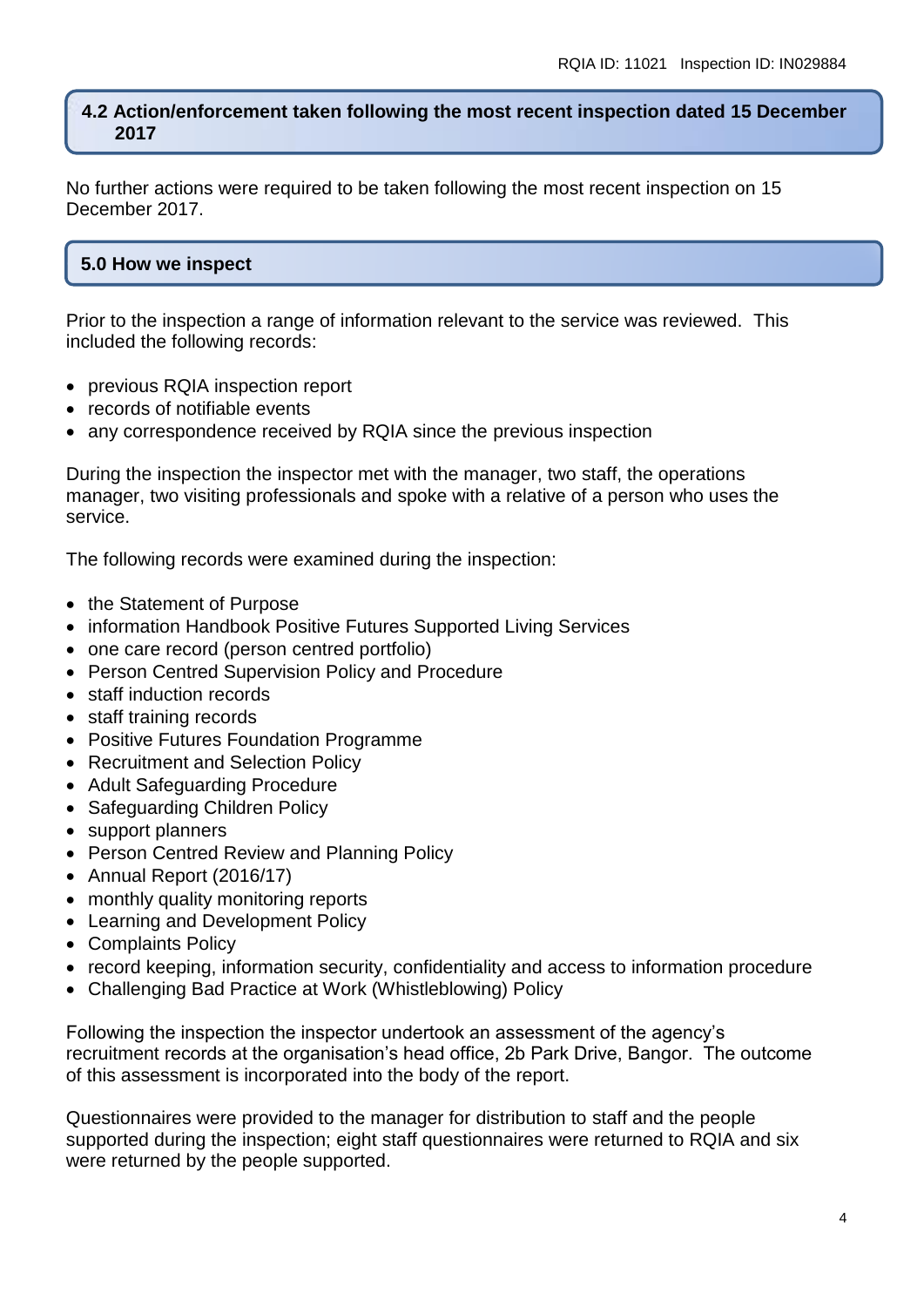Feedback received by the inspector during the course of the inspection and from returned questionnaires is reflected throughout this report.

The findings of the inspection were provided to the person in charge at the conclusion of the inspection.

#### **6.0 The inspection**

**6.1 Review of areas for improvement from the most recent inspection dated 05 December 2016**

The most recent inspection of the agency was an unannounced inspection.

**6.2 Review of areas for improvement from the last inspection dated 05 December 2016**

There were no areas for improvement made as a result of the last inspection.

#### **6.3 Inspection findings**

#### **6.4 Is care safe?**

**Avoiding and preventing harm to service users from the care, treatment and support that is intended to help them.**

The agency's registered premises are located at 36 Crescent Business Park, Enterprise Crescent, Lisburn and are suitable for the purposes of the agency.

The agency's staffing arrangements were discussed and it was noted that there had been some changes in management since the previous inspection. At the time of the inspection, Laura Fleming was managing the agency and has submitted an application to RQIA to become the registered manager of the agency. The manager is supported by two deputy service managers and there are senior support workers and support workers employed by the agency.

The manager described a range of recruitment activities underway focussing on filling vacancies arising from staff turnover. These included the use of social media, advertisements and information sessions.

Most of the staff who returned a questionnaire to RQIA provided some comments in relation to 'Is Care Safe' and all indicated high levels of satisfaction with this area of service provision. There were however some comments relating to staffing provision and turnover of staff impacting on the continuity of the service provided to individuals. These matters were discussed with staff and the manager during the inspection and also with two HSC Trust professionals and a relative who participated in the inspection. The manager advised the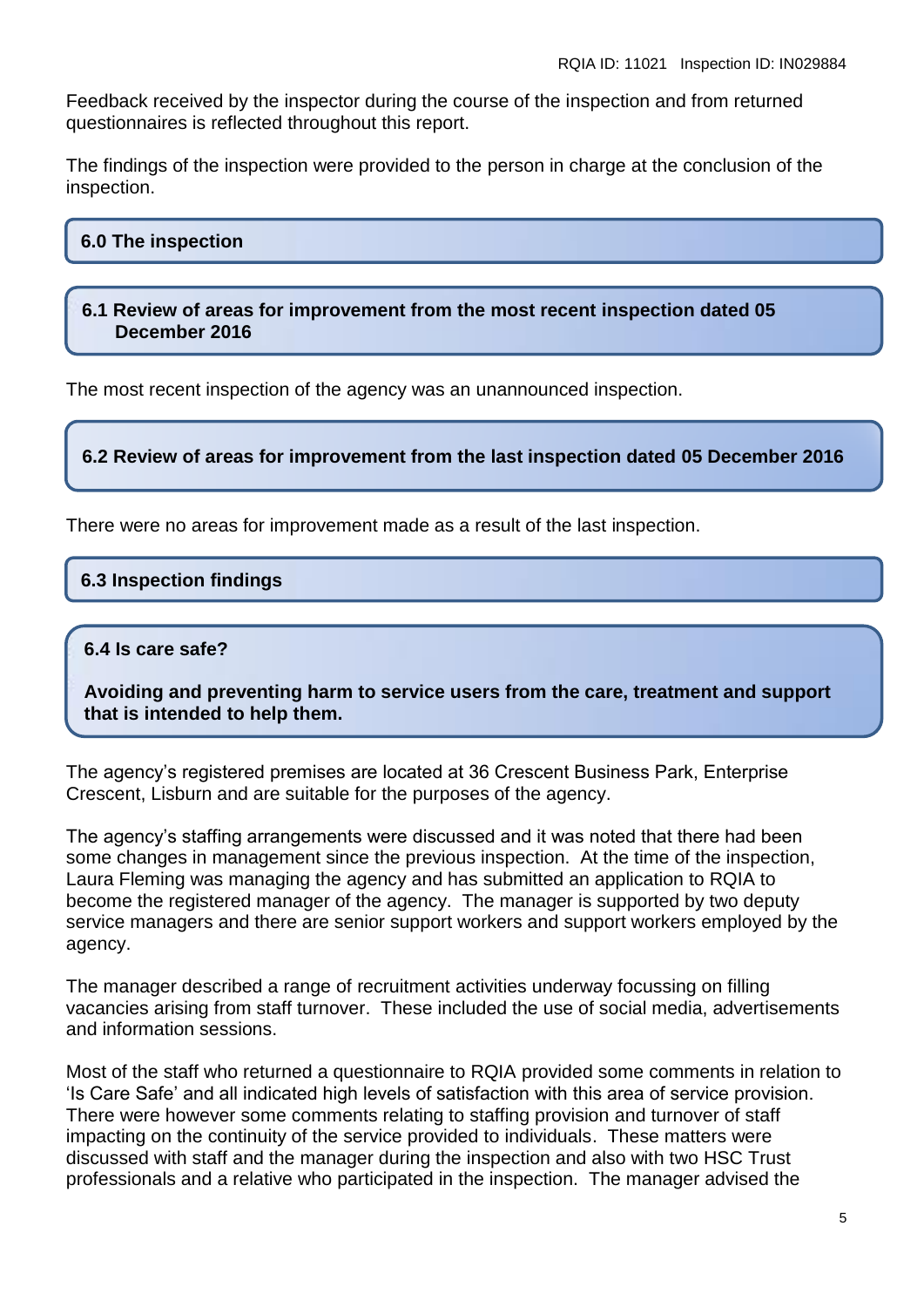inspector of a range of short and medium term arrangements to secure suitable staffing and these included the use of agency staff and the deployment of staff from other Positive Futures services. Discussions with the operations manager included

The agency's staff recruitment process is managed in conjunction with the organisation's human resources department. Following the inspection the inspector visited the organisation's head office and met with human resources staff and examined a variety of records. The agency's recruitment practices were discussed and examined and the inspector was assured that there were suitable arrangements in place to ensure the supply of suitably experienced staff to work in the homes of the people supported. The supply of staff from another agency was discussed during the inspection and the inspector was advised that a member of staff from another agency had consistently been supplied to work in the homes of the people supported following a matching process. Another member of staff from an agency was completing their induction at the time of the inspection.

The provision of induction and training was discussed with staff and records examined during inspection. Staff indicated that in addition to areas of training considered to be mandatory, they could access additional areas of training and guidance. There were arrangements in place for monitoring the uptake of all training and ensuring that updates are provided in a timely manner. The agency's Support Worker Induction and Foundation Programme was forwarded to the inspector following the inspection and supported the provision of a structured induction lasting two weeks. A member of staff who met with the inspector described their induction as very thorough and included a range of activities such as formal training, observational shifts and shadowing. Staff also advised the inspector that staff are not supplied to work with the people supported unless they have received all of the necessary training.

Staff who met with the inspector and those who returned a questionnaire confirmed they receive supervision regularly and in accordance with the timescales outlined within the agency's person centred supervision policy. Staff also advised the inspector that in addition to formal meetings with their line manager, their practice is observed and feedback provided on a regular basis. Staff also advised the inspector that they receive an annual performance appraisal and mid-year performance review.

The inspector noted that the provision of supervision, annual appraisal, training and induction are monitored on a regular basis by the manager and by the operations manager responsible for overseeing the quality of service provision.

The agency's adult safeguarding procedures had been updated since the previous inspection and was in accordance with the regional policy and procedures. The role of the adult safeguarding champion (ASC) was discussed during the inspection and the inspector was advised that the organisation's operations director holds this responsibility and ensures that the organisation's safeguarding activity is in accordance with the regional policy and procedures. Staff who met with the inspector advised that safeguarding training is provided regularly and that safeguarding is discussed during staff meetings.

One of the people supported provided consent for the inspector to access their person centred portfolio. This included assessments of needs and risk and a range of personalised plans of care, based on the needs and preferences of the individual.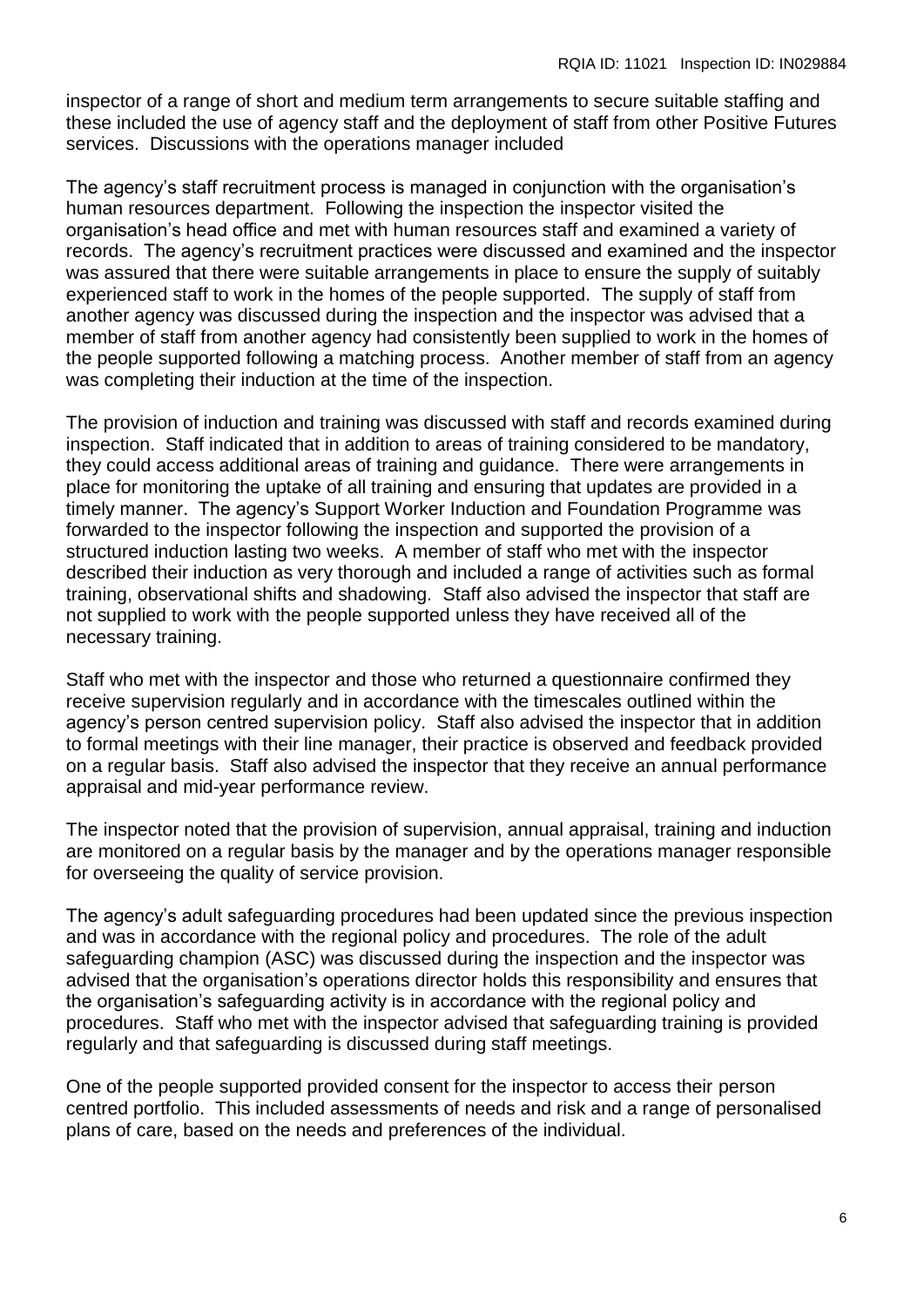## **Areas of good practice**

There were examples of good practice found throughout the inspection in relation to staff recruitment, induction, training, supervision and appraisal.

#### **Areas for improvement**

No areas for improvement were identified during the inspection.

|                                       | <b>Requlations</b> | <b>Standards</b> |
|---------------------------------------|--------------------|------------------|
| Total number of areas for improvement |                    |                  |

#### **6.5 Is care effective?**

**The right care, at the right time in the right place with the best outcome.**

During the inspection the inspector reviewed the agency's arrangements for appropriately responding to and meeting the assessed needs of the people supported. Details of the nature and range of services provided are outlined within the Statement of Purpose and handbook for the people supported, which had been reissued in April 2017.

The agency has also developed an easy read version of the handbook for the people supported.

Records examined during the inspection were maintained in accordance with the agency's procedures on recording keeping, information security, confidentiality and information access. The agency maintains a person centred review and planning policy and the person centred portfolio examined during the inspection contained a range of tools that had been personalised and reflected the involvement of the person supported and their representatives. The inspector also examined the agency's referral, assessment and transition policy and spoke with staff and a HSC Trust professional regarding the successful transition of an individual to the supported living service. A HSC Trust professional described the transition as 'excellent' and commented on the high standard of communication between staff and their ability to anticipate challenges and manage these well.

A relative who participated in the inspection provided overall positive feedback in relation to the quality of care and support provided to their relative. They also suggested that more frequent communication from agency staff would be beneficial and this feedback was provided to the manager during the inspection.

The inspector discussed with agency staff the methods used to seek and obtain the views of the people supported, their representatives and agency staff. It was noted that while most of the people supported do not use verbal communication, agency staff use a variety of methods to support effective communication with the people supported; these include observations, learning logs and the supply of experienced staff who have been 'matched' to work with individuals. Person centred portfolios are also used to provide detailed information in relation to the communication needs of individuals. The care records reviewed included the HSC Trust needs assessment, care plan and risk assessment and a range of review records.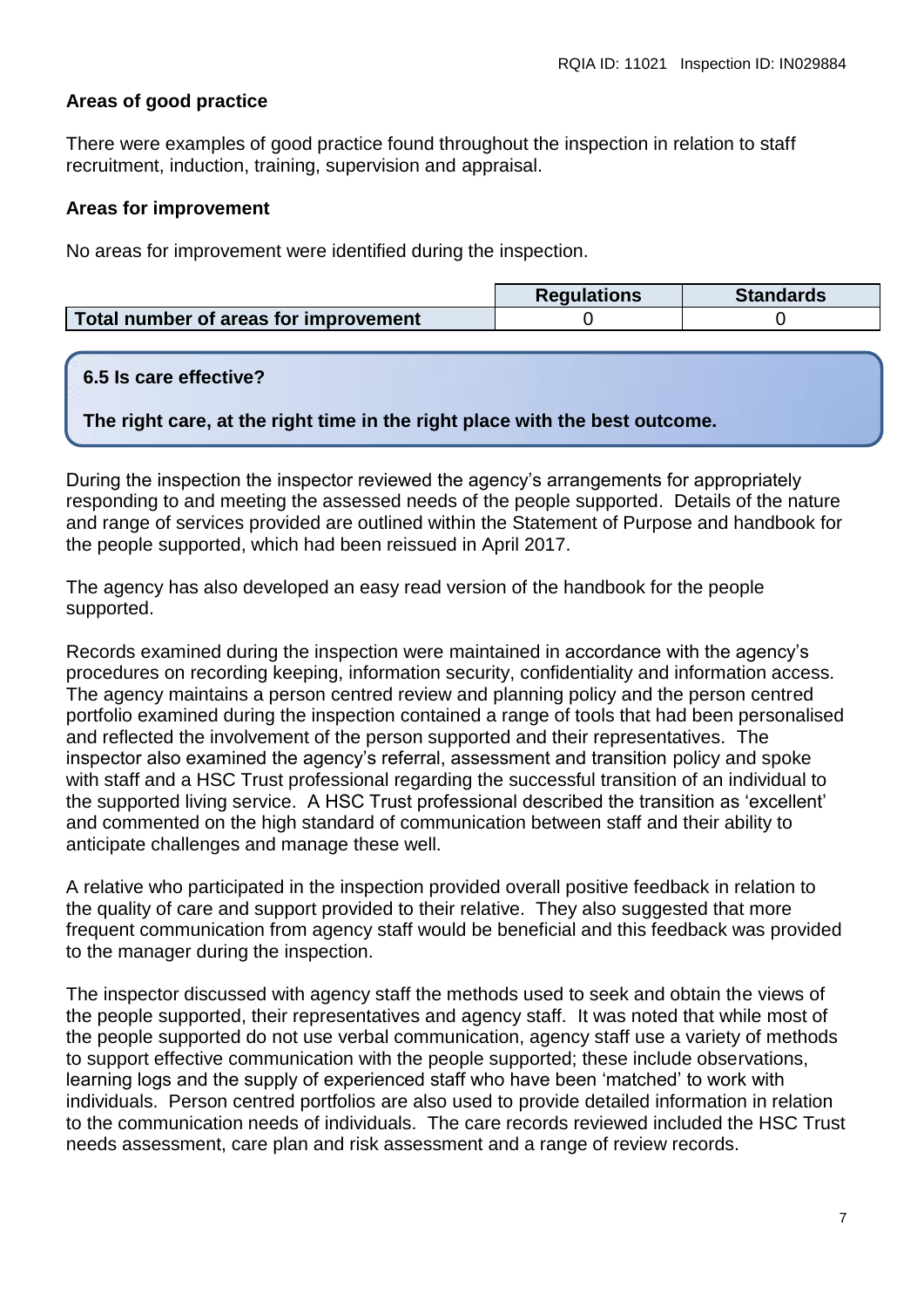The agency has completed an annual consultation exercise and the inspector was advised that the outcome of this would be shared with staff. The outcomes of the 2016 consultation reflected overall positive feedback from the people supported, carers and HSC Trust staff. A member of staff who participated in the inspection suggested that staff are provided with an opportunity on an annual basis to provide feedback and this suggestion was shared with the agency's manager.

Staff who met with the inspector described their participation in team meetings and core group meetings and advised that meetings occur monthly and are an effective method of sharing information and obtaining guidance on a range of matters.

The operations manager who met with the inspector described the systems in place for monitoring the quality of the services provided. Quality monitoring activity includes an assessment of a range of 'metrics' submitted by the manager on a monthly basis. A visit to the agency's registered premises is also undertaken and includes discussion with staff and the people supported. The reports of the quality monitoring undertaken were examined and included references to recruitment activity, deployment of staff and to good practice identified. Any areas for improvement were also clearly noted alongside actions to be taken and timescales.

All of the staff who returned a questionnaire to RQIA indicated overall satisfaction with the effectiveness of the care and support received. There were however some comments relating to the turnover of staff and the impact this can have on effective care.

# **Areas of good practice**

There were examples of good practice found throughout the inspection in relation to care records, communication between the people supported and agency staff and other key stakeholders.

# **Areas for improvement**

No areas for improvement were identified during the inspection.

|                                       | <b>Requlations</b> | <b>Standards</b> |
|---------------------------------------|--------------------|------------------|
| Total number of areas for improvement |                    |                  |

# **6.6 Is care compassionate?**

**Service users are treated with dignity and respect and should be fully involved in decisions affecting their treatment, care and support.**

Discussions with the manger, operations manager and staff during the inspection indicated that the promotion of values such as choice, dignity and respect were embedded in the culture and ethos of the organisation. The inspector noted that staff had received training in human rights and restrictive practices and staff who met with the inspector demonstrated their commitment to ensuring that the rights of the people supported are upheld. A HSC Trust professional who met with the inspector advised that agency staff had worked well with the Trust in reviewing restrictive practices and were proactive in suggesting least restrictive measures as alternatives.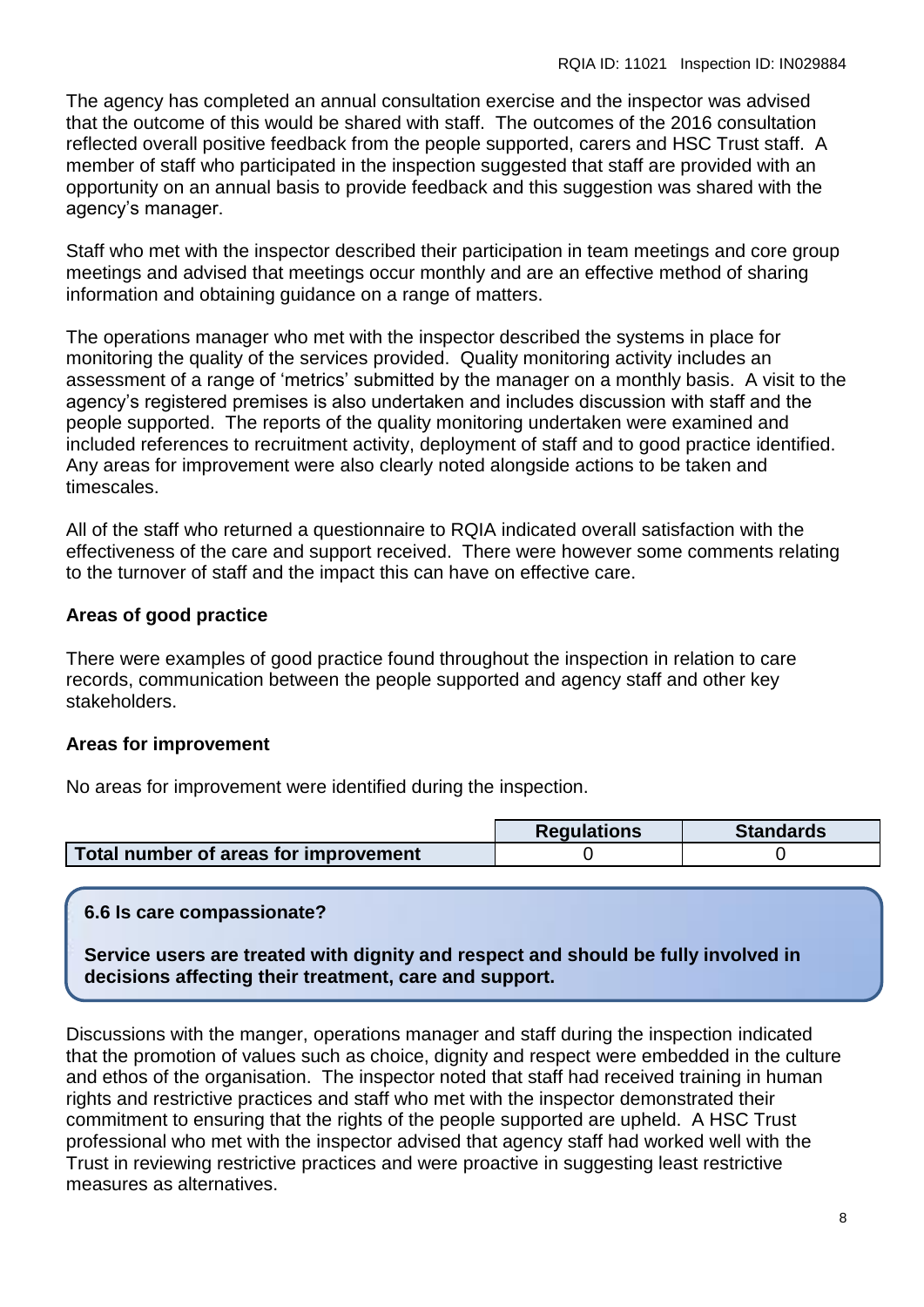The agency maintains a policy on Personal and Intimate Care which places an emphasis on privacy, dignity and safety and promotes the individual's right to decline aspects of personal care.

The agency's referral arrangements take account of the preferences of people who are planning to use the service and where possible, staff are matched to work with the people supported in accordance with this information. The care record examined was in accordance with the agency's policy on person centred portfolios and contained detailed information on how best to support the individual, communication preferences and a stress and coping plan.

A HSC Trust professional commented on the emphasis placed on personalisation by agency staff and gave examples in which individuals had been supported to explore new activities and experiences. Another HSC Trust professional commented on the person centred approaches used by agency staff to promote the independence and dignity of each person supported.

Staff who returned a questionnaire to RQIA indicated high levels of satisfaction that the care provided by the agency is compassionate.

# **Areas of good practice**

There were examples of good practice identified throughout the inspection in relation to the provision of individualised compassionate care and the effective engagement of the people supported and where appropriate their representatives.

# **Areas for improvement**

No areas for improvement were identified during the inspection.

|                                       | <b>Requlations</b> | <b>Standards</b> |
|---------------------------------------|--------------------|------------------|
| Total number of areas for improvement |                    |                  |

# **6.7 Is the service well led?**

**Effective leadership, management and governance which creates a culture focused on the needs and experience of service users in order to deliver safe, effective and compassionate care.**

The inspector reviewed management and governance systems in place within the agency to meet the needs of the people supported; it was identified that the agency has effective systems of management and governance in place. The agency is managed by the recently appointed manager with the support of two deputy service managers. The manager has submitted an application to RQIA to become the registered manager of the agency.

A range of the agency's policies viewed by the inspector were noted to have been reviewed and updated in accordance with timescales details within the minimum standards.

The agency's complaints policy details the procedure for managing complaints; discussions with staff indicated that they have a clear understanding of the actions to be taken in the event of a complaint being received. It was identified from discussion with the manager and records viewed that the agency has received no complaints since the previous inspection.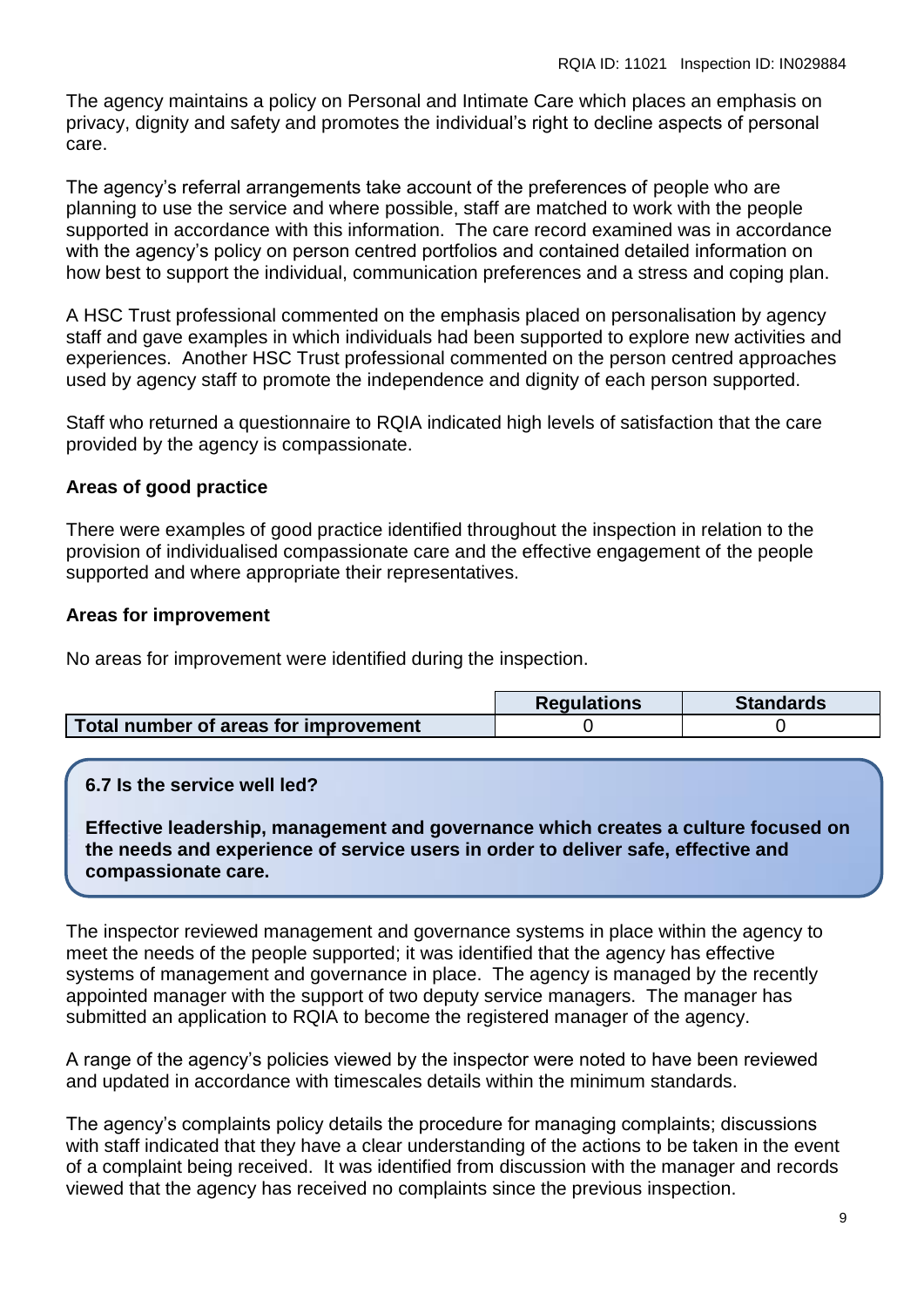The inspector discussed the agency's complaints arrangements with a relative of a person supported who advised that they knew how to make a complaint and stated that they would not hesitate to raise any concerns. The inspector noted that the agency had not received any complaints since the previous inspection.

It was identified from a range of information reviewed that that the agency has in place management and governance systems to drive quality improvement; these include arrangements for monitoring incidents, accidents and complaints. During the inspection process the inspector viewed evidence of appropriate staff recruitment, induction, training, supervision and appraisal. A selection of the agency's monthly quality monitoring reports was examined and evidenced robust monitoring of the quality of the services provided and engagement with the people supported, their representatives, agency staff and HSC Trust professionals. The inspector also noted that the outcomes of a range of audits including finance and health and safety had been taken forward by the manager.

The agency's annual quality review report was examined (February 2016 – Feb 2017) and contained a summary of feedback from family members, HSC Trust professionals, people supported and their staff, obtained during quality monitoring visits, discussions with management and other staff and a review of service specific outcomes of consultation on corporate plan.

Feedback provided to the inspector indicated that there are effective collaborative working relationships with relevant stakeholders, including HSC Trust representatives.

Staff who met with the inspector advised that the manager is very supportive and approachable; staff were also able to describe the process for obtaining support and guidance including the arrangements for out of hours. Some staff who returned a questionnaire noted the positive relationships between the agency's manager and the staff team and some commented on the challenges of recruiting and retaining staff and potential for this to impact on the continuity of service provision and on the working patterns of staff. Two staff who returned a questionnaire indicated that they were not satisfied that the care is well led.

# **Areas of good practice**

There were examples of good practice found throughout the inspection in relation to governance arrangements, quality improvement and maintaining good working relationships.

# **Areas for improvement**

No areas for improvement were identified during the inspection however RQIA will keep the agency's staffing arrangements under review.

|                                       | <b>Regulations</b> | <b>Standards</b> |
|---------------------------------------|--------------------|------------------|
| Total number of areas for improvement |                    |                  |

# **7.0 Quality improvement plan**

There were no areas for improvement identified during this inspection, and a QIP is not required or included, as part of this inspection report.